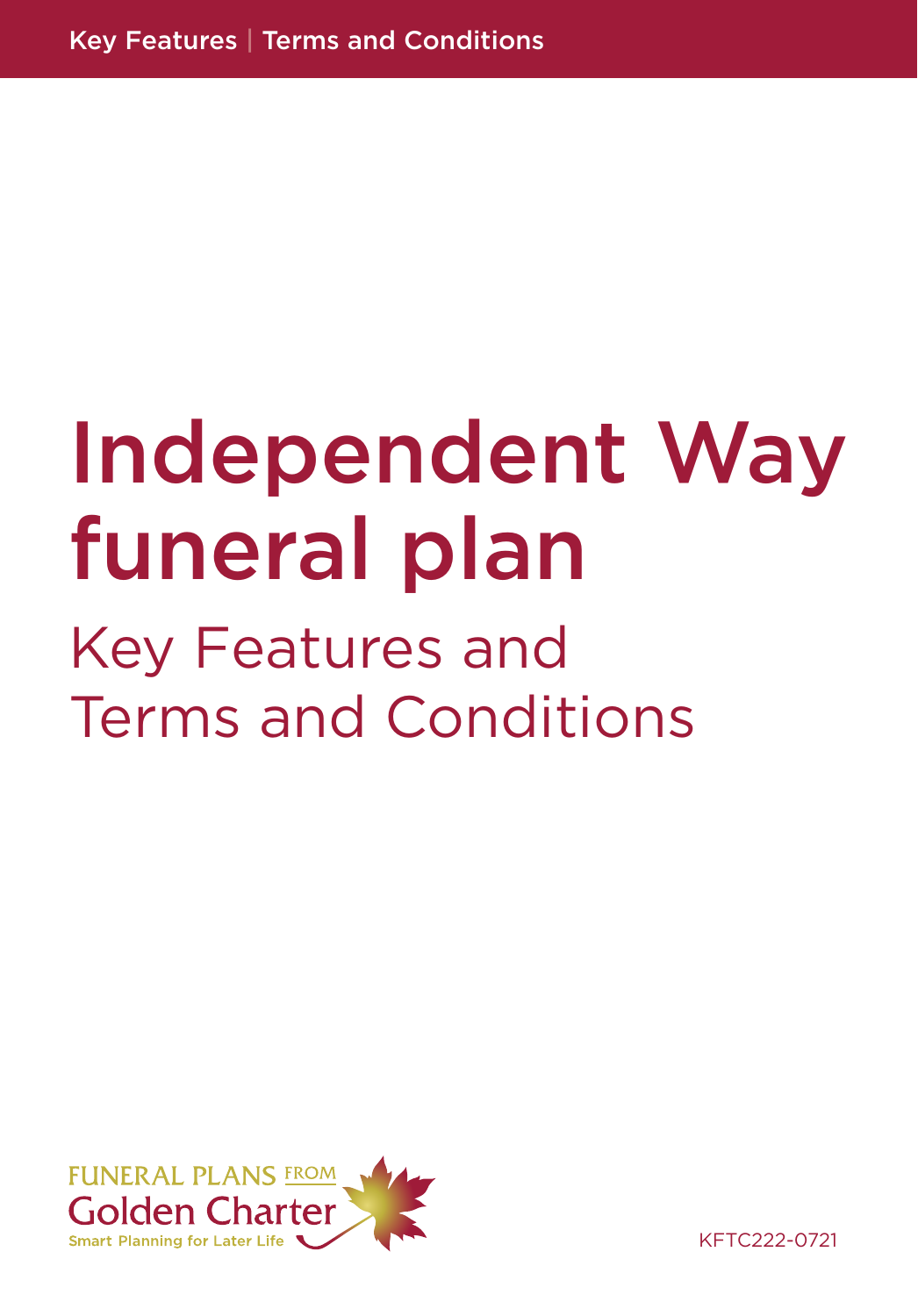## Key Features of the Independent Way funeral plan

The following information is designed to help you decide what services to include in your plan and which payment option is best for you. It contains information about what's included or not included within your plan, together with payment information. This should be read in conjunction with the terms and conditions on page 6.

#### What is the Independent Way funeral plan?

The Independent Way funeral plan allows you to pre-arrange, and pay for, the funeral director's services associated with your funeral.

Your chosen funeral director will carry out the services covered by your plan when they are required.

The funeral director's services you choose to include in your plan will determine the cost of your plan.

If selected by you, your plan can also include a provision for third party costs. These are costs for essential services such as cremation or burial, which aren't directly provided by the funeral director.

Typical funeral director services and third party costs are detailed opposite.

### Who can buy an Independent Way funeral plan?

The plan is available to everyone normally residing in England, Wales, Scotland or Northern Ireland, regardless of age or state of health.

#### Are there any age restrictions?

If you choose the single payment or 12 monthly payment options, there are no age restrictions.

If you pay by the low cost instalment option you must be aged 78 or under when we accept your plan. Restrictions apply to the period of time you can pay your plan over, dependent on your age when we accept your plan.

If you pay by the fixed monthly payment option you must be aged between 50 and 80 when you take out a plan.

### Typical services included in your plan

#### Funeral director services

These are the funeral director's own services for either a cremation or burial. The services you select are guaranteed to be covered by your Independent Way funeral plan. They typically include:

• Professional services and making arrangements for cremation or burial

- Transportation of the deceased from the place of death to the funeral director's premises, a chapel of rest or other suitable location
- Caring for the deceased and attending to the hygienic preparation necessary to allow viewing, if requested by family or friends
- Advice on the certification and registration of death and related documentation
- Provision of a hearse and other funeral vehicles
- Advice on bereavement counselling
- Provision of a coffin or casket
- All plans cover the transport of the deceased to the chosen funeral director if you die away from home whilst on holiday in mainland United Kingdom

#### Third party costs

These are the costs for essential, non-funeral director services required to carry out a cremation or burial. which need to be paid at the time of the funeral. These costs are outside the control of your funeral director but you can include a contribution towards them in your plan. They may include:

- Crematorium fee
- Minister or Officiant's fee
- Purchase of burial plot
- Cemetery fee; the opening of an existing or new grave for burial or interment of ashes
- Hire of church or other venue
- Fees of organist or soloist
- Memorial, such as a headstone, entry in a book of remembrance or planting of a tree
- Catering, floral tributes and newspaper announcements

If the amount you agree with your funeral director to include in your plan for third party costs does not fully cover these, then the additional sum will need to be paid at the time of your funeral by your family or estate.

#### What isn't covered by the plan?

#### **Other charges**

Extra charges for your funeral plan may apply when, for example:

- You move home and, due to an increase in their transportation costs, the funeral director may charge an additional amount
- You move home and a new funeral director is appointed who may require additional costs
- The funeral and/or the place from which the deceased is collected is more than 25 miles from your funeral director's premises
- You or your family choose a crematorium which is more than 15 miles from your funeral director's premises
- The duration of your funeral service at a local cemetery or crematorium is significantly longer than average or at a venue that has additional hire costs over and above the officiant's fee

It is important you keep your personal details up to date with Golden Charter. By notifying us of any changes, we can update your plan and notify you if there are any additional charges.

#### **Dying outside of the UK**

The plan does not cover repatriation back to the UK should you die overseas. We recommend that your travel or medical insurance includes cover for transportation back to a UK mainland port or airport. However, your plan does cover transportation back to the funeral director's premises should you die whilst on holiday in mainland UK.

#### How can I pay for my plan?

As the plan is tailored to your requirements, the cost of your plan will be presented to you by your funeral director at the time of purchase.

We have four different payment methods. All payment options include our 30-day money-back guarantee: If you're not completely satisfied with your plan, you can cancel within 30 days of receiving our written acceptance and we'll refund all payments made.

#### **Single payment option**

- You can pay with a single one-off payment and your payment will be paid into the Golden Charter Trust
- Your plan will be in place once we have sent you your plan documents, usually within 30 days of us receiving your application
- If you wish to cancel 30 days after receiving our written acceptance, we'll refund the payment you've made less a cancellation fee of £249 and the funeral director will keep any arrangement fee paid by you

#### **12 monthly payment option**

• Pay a minimum deposit of £49 plus 12 monthly payments by Direct Debit into the Golden Charter

- Trust
- -
- 

• Your plan benefits will be in place at the end of the payment term if all payments have been made

• If you die before all payments have been paid, the outstanding balance will be requested from your family or estate

• If you wish to cancel 30 days after receiving our written acceptance, we'll refund the payment you've made less a cancellation fee of £249 and the funeral director will keep any arrangement fee paid by you

#### **Low cost instalment option**

- 
- 
- 
- 
- 
- 
- -
	-
	-

• Your monthly payment depends on the term – the number of years you wish to spread the cost over

• There are restrictions on the maximum length of your payment term, depending on your age when we accept your plan

• The low cost instalment option is payable by monthly Direct Debit into the Golden Charter Trust over an agreed term of between two and 30 years

• A 4% instalment charge is included within the monthly payments

• You need to pay a minimum deposit of £49 and continue making monthly payments throughout the agreed term

• A payment break is available after 12 payments have been made

• Your plan benefits will be in place at the end of the payment term if all payments have been made

• If you die before 12 months of payments have been made, all the money, less any arrangement fee you have paid, will be returned to your estate

• Should you die after 12 months, but before your payments have been completed, we will pay a sum to the funeral director towards carrying out your funeral. This sum will either be the price of the plan if you had chosen to pay by single payment, or, if the payments you have made amount to less than that single payment price, all sums you have paid. In both cases, we will deduct our cancellation fee of £249 and any funeral director arrangement fee you paid will not be refunded. Your estate must pay the outstanding balance for your funeral to be carried out. If the outstanding balance is not paid, your funeral will not be carried out

• If you wish to cancel 30 days after receiving our written acceptance, but within 12 months, we'll refund the payments you've made less a cancellation fee of £249 and the funeral director will keep any arrangement fee paid by you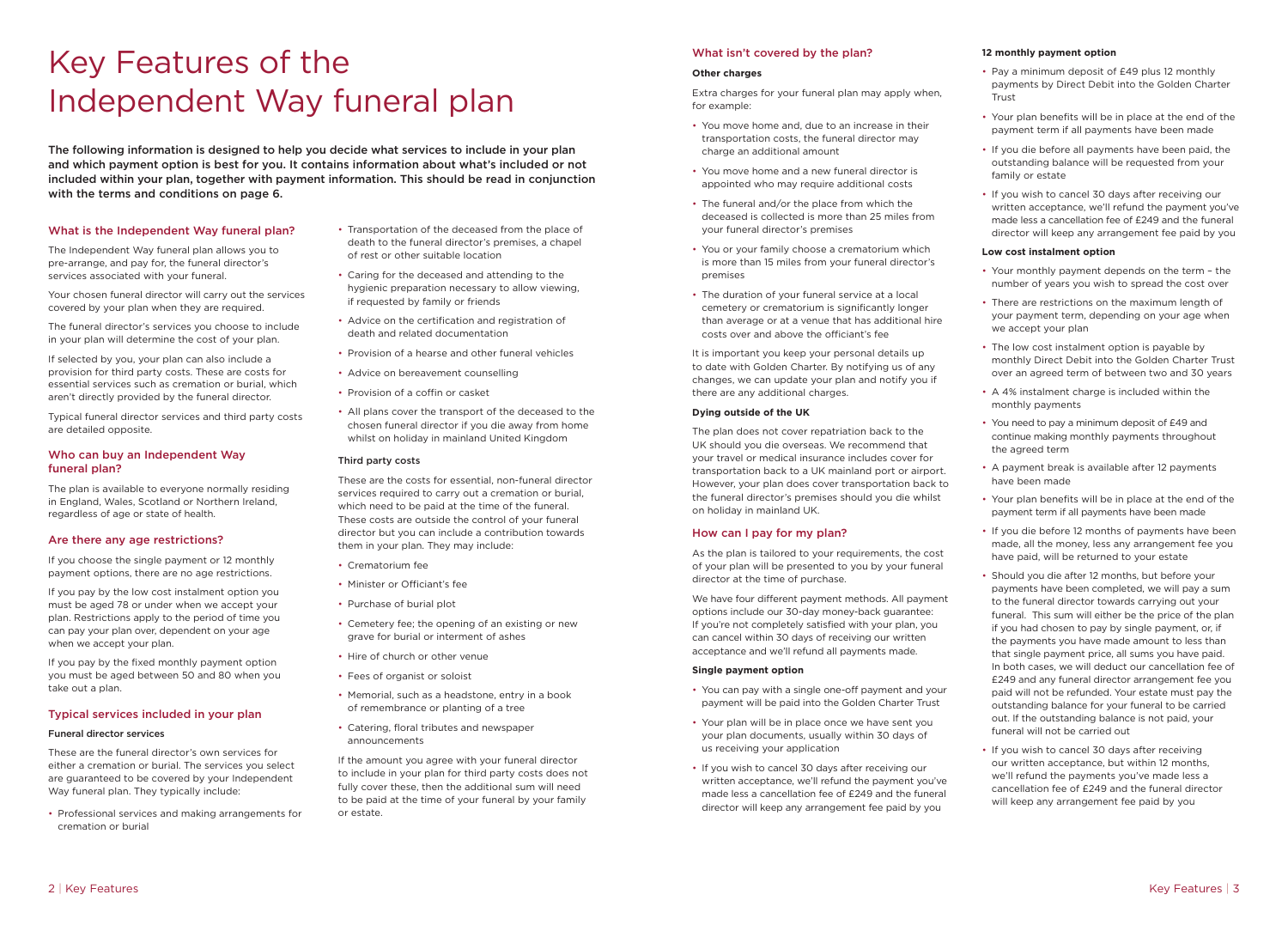4 | Key Features Key Features | 5

- Your plan cannot be cancelled after 12 months. If you stop paying after 12 months, your plan will remain in place and no refund will be made. When you die, the funeral director will receive all the money you have paid in, less a £249 administration fee and any arrangement fee paid by you, as a contribution towards your funeral
- Paying by the low cost instalment option will result in you paying more for your funeral plan than if you had chosen the single payment or 12 monthly payment options

#### **Fixed monthly payment option**

- Pay a fixed monthly payment by Direct Debit based on your age (at time of application)
- Payable for life or until the age of 90
- This option is available if you are aged 50 to 80
- Your payments will be paid to a UK life assurance company and managed by them
- Your plan benefits will be in place after two years' consecutive payments, however you must keep making payments to remain covered
- If you die within the first two years of the plan, we will return 120% of all payments made to your funeral director as a contribution towards funeral costs and your family or estate pays the rest
- Paying by the fixed monthly payment option may result in you paying more for your funeral plan than if you had chosen the single payment or 12 monthly payment options
- If you stop making payments and the outstanding amount is not paid within 30 days then we will cancel your plan and you will not get any money back

For monthly payments and more information on the fixed monthly payment option, please contact your funeral director or call us on 0800 833 800.

#### **Administration fee**

As well as covering the delivery of your funeral as per the terms and conditions of your plan, your plan price includes a one-off £249 administration fee which Golden Charter receives to cover the cost of setting up, managing and administering your funeral plan throughout its lifetime.

### What if the chosen funeral director can't perform my funeral?

If the funeral director can't perform your funeral we will select another funeral director to carry out your funeral arrangements as detailed in your plan.

#### What happens to my payments?

Once your plan is paid for (or after two years' consecutive payments if paying by the fixed monthly payment option), the plan is guaranteed to cover the funeral director's services in your plan. Your money is paid into the Golden Charter Trust or paid to a UK-based life assurance company for the fixed monthly payment option.

The Golden Charter Trust is separate from us and is run by an independent Board of Trustees. Their role is to manage the Trust's funds for our plan holders in order to deliver the future payments to funeral directors. The Trust can make payments to Golden Charter to allow us to run our funeral planning business and look after the administration of your funeral plan until it is needed. If you would like further information regarding the Trust, please contact us or visit www.goldenchartertrust.co.uk

> If you're not happy with your funeral plan, call our Customer Service Team on 0800 833 800, write to us or email contact@goldencharter.co.uk

If you choose to pay by the fixed monthly payment option, your payments will buy a life assurance contract with Phoenix Life Limited which is authorised by the Prudential Regulation Authority and regulated by the Financial Conduct Authority and the Prudential Regulation Authority.

#### What happens if Golden Charter can't provide the funeral I have chosen?

| Name of customer    | Signature of customer   |
|---------------------|-------------------------|
|                     |                         |
| Address of customer |                         |
|                     | Reason for cancellation |
|                     |                         |
|                     |                         |
|                     |                         |
| Postcode            |                         |
|                     |                         |

We are a Registered Provider of funeral plans with the Funeral Planning Authority (FPA). This means that you will be covered by the protections available through the FPA's regulations. The FPA pledges to customers that, in the unlikely event of a Registered Provider going out of business, the other Registered Providers shall work together and look at ways in which the FPA might help in arranging delivery of the funerals of customers affected.

#### Can I change my mind and stop the plan?

For all payment methods, if you cancel within 30 days of receiving our written acceptance we will refund the payment you have made.

If you choose to make a single payment or pay by 12 monthly payments and you cancel 30 days after receiving our written acceptance, you will receive a refund of payments made less a cancellation fee of £249 and the funeral director will keep any arrangement fee paid by you.

If you are paying by low cost instalments and cancel 30 days after receiving our written acceptance, but before you have made 12 payments, you will receive a refund of payments made less a cancellation fee of £249 and the funeral director will keep any arrangement fee paid by you. Your plan cannot be cancelled after 12 months. If you stop paying after 12 months, your plan will remain in place and no refund will be made. When you die, the funeral director will receive all the money you have paid in, less the £249 administration fee, and any arrangement fee paid by you as a contribution towards your funeral.

If you cancel after 30 days and pay by the fixed monthly payment option, you will not get anything back.

#### Can I change my plan and my funeral arrangements?

You can make changes to your plan which don't incur additional costs, such as choice of music, at any time. It is possible for you to change to a different plan type or change the services included within your plan but there may be additional costs for you to pay.

Please note, this is not possible when paying by the fixed monthly payment option. If you wish to discuss changes to your plan, please call us on 0800 833 800.

#### What documents do you give me?

As a plan holder you'll receive personalised plan documents, which include a summary of your plan, your funeral director's details, your plan holder certificate and a personal membership card for you to carry in your purse or wallet.

Your appointed funeral director will also hold details of your plan.

#### How do I contact Golden Charter?

#### Call us on: 0800 833 800

Email us at: contact@goldencharter.co.uk

Write to us at:

Canniesburn Gate, 10 Canniesburn Drive, Bearsden, Glasgow G61 1BF

## How do I make a complaint?

If we can't resolve your complaint to your entire satisfaction then you should contact:

The Funeral Planning Authority

Tel: 0345 601 9619 (calls are inclusive in allowances from landlines and mobiles or otherwise charged at geographic rate)

Email: info@funeralplanningauthority.co.uk

## Cancelling your plan

If you wish to cancel your Independent Way funeral plan, please call us on 0800 833 800.

Alternatively, you can email us at: contact@goldencharter.co.uk

Or complete the form below and return it to:

Customer Service Team Golden Charter Canniesburn Gate 10 Canniesburn Drive Bearsden Glasgow G61 1BF

We recommend you obtain proof of postage.

 $\prec$ 

r cancellation

Please cancel my Independent Way funeral plan

Tel. number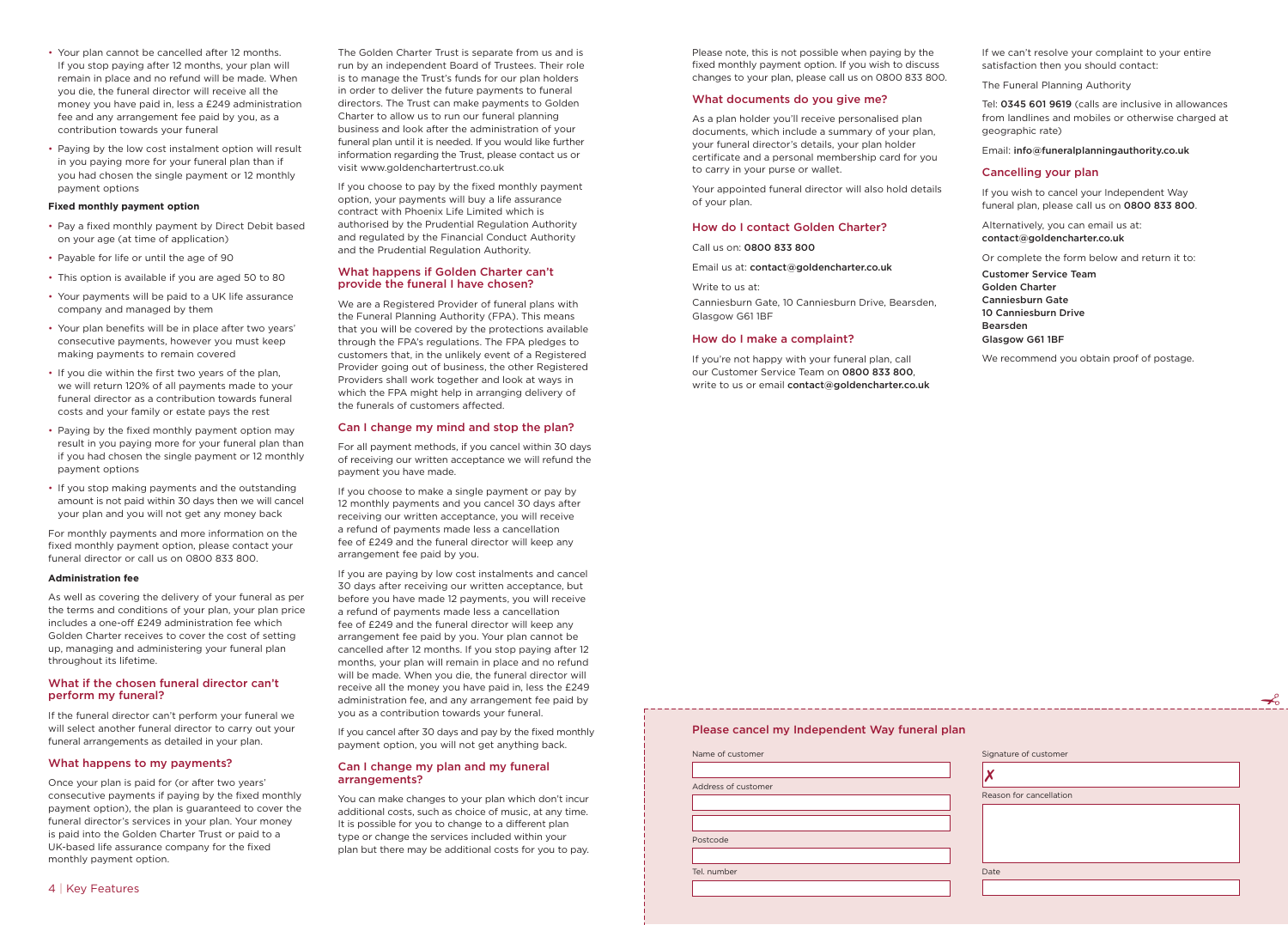## Terms and Conditions of the Independent Way funeral plan

#### Contents

| Section 1        | <b>Definitions</b>                                                           |
|------------------|------------------------------------------------------------------------------|
| Section 2        | The payment options available                                                |
| Section 3        | What is included and not included in<br>your funeral plan                    |
| Section 4        | Applies only where you have chosen the<br>single payment option              |
| Section 5        | Applies only where you have chosen the<br>12 monthly payment option          |
| Section 6        | Applies only where you have chosen the<br>low cost instalment payment option |
| Section 7        | Applies only where you have chosen the<br>fixed monthly payment option       |
| <b>Section 8</b> | Transfer of funeral services to another<br>person                            |
| Section 9        | Selected funeral director and your                                           |

funeral arrangements

Section 10A General cancellation provisions

Section 10B Other general provisions

#### 1 Definitions

We use the following definitions in your funeral plan and other related documents:

#### arrangement fee

This is the selected funeral director's fee for arranging your funeral plan which will be detailed in your application form and is included in the total cost.

#### deposit

This is the first payment of at least £49 plus the arrangement fee made by you if you are paying by the 12 monthly payment option or the low cost instalment option.

#### estate

This is anyone legally authorised to act for you after your death. This term also covers anyone legally authorised to act for your nominated family member or friend if you choose to transfer your funeral service benefits (see Section 8).

#### fixed monthly payment

If paying by the fixed monthly payment option, this is the amount you will pay each month which will be used to purchase the life assurance policy referred to in Section 7.

#### funeral director's costs

This is the selected funeral director's fees and costs for your funeral and includes their arrangement fee. It does not include third party costs.

#### funeral director terms and conditions

These are the terms and conditions accepted by the selected funeral director for your funeral plan which include the guarantee.

### funeral plan

These are the pre-paid funeral services offered by us and the terms on which they are to be provided as set out in (1) our brochure (2) our application form (3) the payment information sheet and (4) the key features and terms and conditions booklet.

#### funeral services

These are all the services connected to your funeral (or your nominated family member or friend's funeral – see Section 8) which will be provided by us or the selected funeral director. The services are described in our brochure and the completed application form if you have chosen to add any personalisation options provided by the selected funeral director to your funeral services.

#### guarantee

This is the guarantee given by the selected funeral director to provide your funeral services. It is included in the funeral director terms and conditions.

#### nominated family member or friend

This is a family member or friend nominated by you to receive the funeral provided by your funeral plan (see Section 8).

#### outstanding balance

This is the amount of money you still have to pay under your funeral plan at any point in time if you are paying by the 12 monthly payment option or the low cost instalment option.

#### representative

This is any person you name as your representative on your application form.

### selected funeral director

- 2.1 There are 4 different ways to pay for your funeral plan:
- 2.1.1 the single payment option where you make one payment to the Trust described in Section 4 – if you choose this option you can ignore Sections 5, 6 and 7 of this document;
- 2.1.2 the 12 monthly payment option where you pay a deposit and up to 12 monthly payments to the Trust described in Section 5 – if you choose this option you can ignore Sections 4, 6 and 7 of this document;
- 2.1.3 the low cost instalment option where you pay a deposit and monthly payments over 2 to 30 years described in Section 6 – if you choose this option you can ignore Sections 4, 5 and 7 of this document; or
- 2.1.4 the fixed monthly payment option where your monthly payments are used to buy a life

This is the funeral director selected by you or by us to provide the funeral services.

#### set period

2.2 Your cancellation rights are detailed in Sections 4.4, 5.6, 6.5 or 7.7 depending on the payment option you have chosen. Other cancellation provisions are detailed in Section 10.

(1) If paying by the 12 monthly payment option this is the period of up to 12 months agreed with you over which you will make payments. (2) If paying by the low cost instalment option this is the period of at least 24 months and up to 30 years as agreed with you over which you will make payments.

#### start date

This is the date on which you receive our written acceptance of your application for a funeral plan. It is the date on which our contract with you begins.

#### third party costs

These are costs and fees that are paid by us or by the selected funeral director to other suppliers or professionals to carry out funeral services; this includes burial or cremation costs and payments to the person conducting your funeral service and covers anyone except us or the selected funeral director.

**3.4** Unless you live in Northern Ireland (see Section 3.6.11), if you die while away from home within the mainland UK, your funeral plan will cover the cost of taking the deceased to the selected funeral director's premises.

#### total cost

**3.6** You or your estate may have to pay additional sums to cover the following:

**3.6.2** any difference between the allowance included in your funeral plan for third party costs

This is the total amount you will pay for your funeral plan (excluding any additional sums you have to pay as described in Section 3.6) if you are paying by the single payment option, the 12 monthly payment option or the low cost instalment option, as detailed in the payment information sheet and in your plan documents.

## Trust

The Golden Charter Trust which is further described in our brochure.

#### Trust growth factor

The level of growth in the Independent Way sub-fund of the Trust between the start date and the date of your or your nominated family member or friend's death (as applicable) which will be confirmed by us after consulting the Trust's actuaries and the trustees of the Trust.

#### we / us

Golden Charter Ltd.

### you

This is the person named on the funeral plan who we will provide with funeral services under the funeral plan. This will include a family member or friend who is nominated to receive the services (see Section 8).

| We refer in various places to the possibility of  |
|---------------------------------------------------|
| you having to pay additional costs because of a   |
| change to your circumstances or to your funeral   |
| services. In the key features we give examples of |
| the changes of circumstance in which additional   |
| costs might arise and the nature of those         |
| additional costs. Please note that additional     |
| costs will only arise where you either choose to  |
| make a change or where your own personal          |
| circumstances change. You will not be asked to    |
| pay more than one arrangement fee. We will not    |
| make changes to your funeral plan and impose      |
| additional costs without your agreement.          |

## 2 The payment options available

assurance policy on your life from Phoenix Life Limited described in Section 7 – if you choose this option you can ignore Sections 4, 5, 6 and 8 of this document.

#### 3 What is included and not included in your funeral plan

3.1 Golden Charter Limited (Reg. No. 2511598; registered office: One Fleet Place, London EC4M 7WS) agrees to provide a funeral plan on the basis set out in these terms and conditions and in the other documents we refer to. Our contract is with you (whether or not you purchased the funeral plan), or any person you nominate to receive the funeral services (see Section 8).

3.2 We only provide funeral plans to people who live in England, Wales, Scotland or Northern Ireland. 3.3 Your funeral plan covers:

> (1) all the funeral director's costs (see the key features) except for additional costs described in Section 3.6 below; and (2) an allowance for third party costs; third party costs may vary in certain areas and over time and will be adjusted at the date of your death to reflect the Trust growth factor.

If the amount actually spent for third party costs is less than any allowance we have made for them, no refund will be made to any person.

3.5 Your funeral plan might not cover the full cost of your funeral services including all third party costs. Please read Section 3.6 below, which tells you about additional costs that your estate may need to pay.

3.6.1 any additional costs arising because of a change to your circumstances or your funeral services;

> adjusted at the date of your death to reflect the Trust growth factor and the actual amount (if greater) of third party costs at the time of the funeral;

3.6.3 except to the extent already included for the funeral services detailed in your application form, any fee payable to doctors or others for the issue of a cremation medical certificate or similar;

3.6.4 any additional costs because you nominate a family member or friend to receive the funeral services (see Section 8);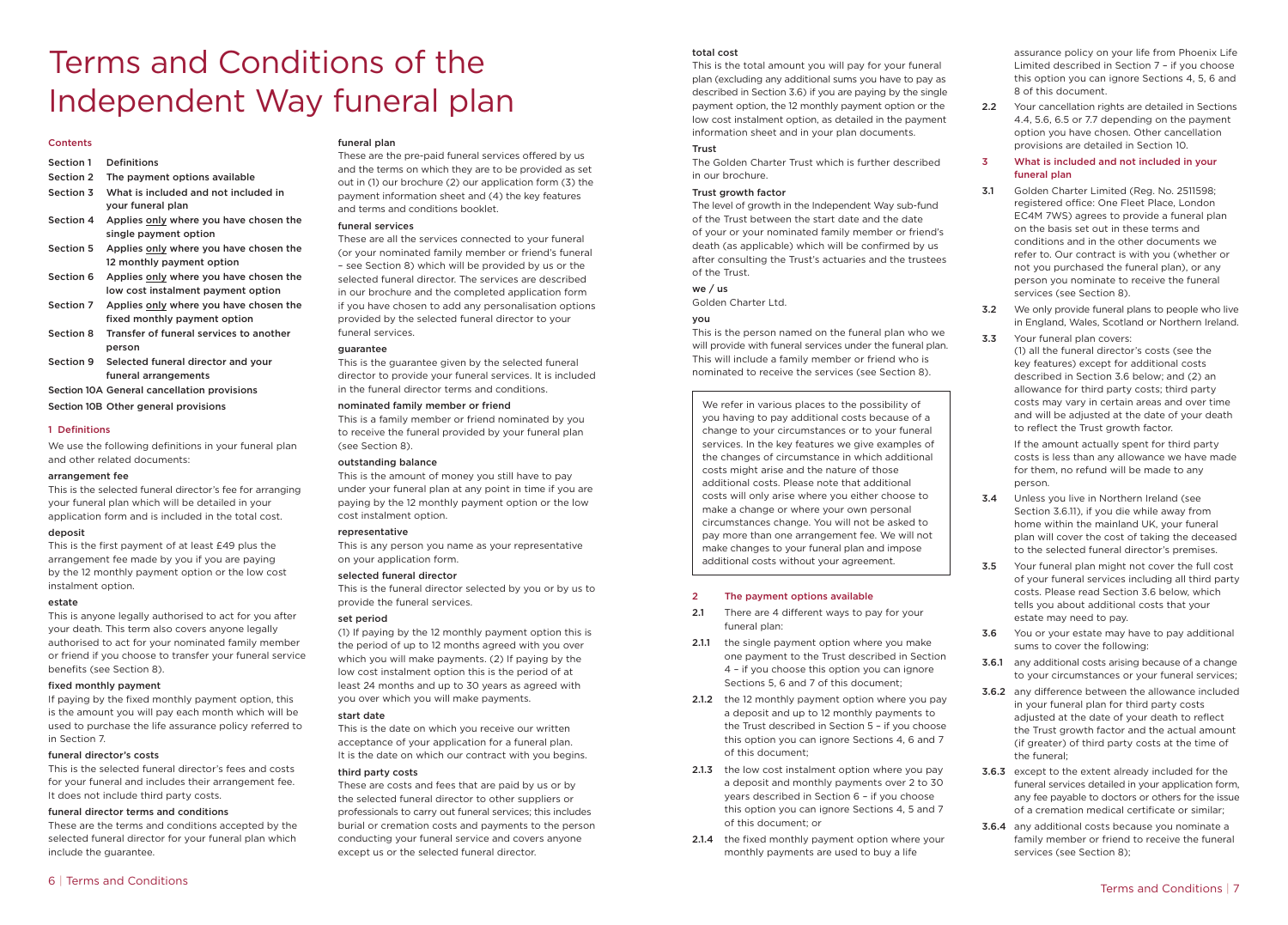- 3.6.5 any additional costs because you ask for a change in selected funeral director (see Section 9.2):
- 3.6.6 any additional VAT due if HMRC rules change (see Section 10.8);
- 3.6.7 any sum due because the total cost has not been fully paid or because any fixed monthly payments have not been paid;
- 3.6.8 except to the extent already included for the funeral services detailed in your application form, any additional costs incurred by the selected funeral director in relation to transport to and/ or from (1) the place at which your funeral is carried out and/or (2) the place from which the deceased is collected, if these are more than 25 miles from the selected funeral director's premises. The exception to this is if you die away from home within the UK (see Section 3.4);
- 3.6.9 except to the extent already included for the funeral services detailed in your application form, any additional costs incurred by the selected funeral director if you or your estate choose a crematorium which is more than 15 miles from the selected funeral director's premises or a non-standard service time which may vary depending on the crematorium;
- 3.6.10 except to the extent already included for the funeral services detailed in your application form, any additional costs incurred by the selected funeral director if the time taken for the funeral is (at your own or your estate's request) significantly longer than average; and
- 3.6.11 any transport costs incurred if you die outside of the mainland UK or Northern Ireland bringing the deceased back to an airport or port in mainland UK or Northern Ireland. Your funeral plan will cover the cost of bringing the deceased from the relevant mainland UK or Northern Ireland airport or port to the selected funeral director's premises. Residents of Northern Ireland who die in mainland UK must also pay additional costs for transport to a port or airport in Northern Ireland; and
- **3.7** The price of your funeral plan covers only the specific funeral services described by us in our brochure or added in your application form. You will have to pay for any additional services or items.
- 3.8 We are a registered provider with the Funeral Planning Authority. This means that you will benefit from the protections provided by the Funeral Planning Authority's rules and code of practice.

4.1 You must pay the total cost in a single payment to the Trust. The Trust will pay us a sum to cover our initial expenses and any arrangement fee. The rest of the total cost will be kept by the Trust and be used by the Trust to pay for your funeral services and for other authorised purposes.

- 4.2 There are no age or health restrictions.
- 4.3 You must contact us and tell us about any change to your circumstances or your funeral services (including any change to your address or funeral requirements) as soon as reasonably possible. A change which is likely to have a big impact on cost may mean that we have to appoint a new selected funeral director. It may also mean that we will need you to pay additional sums. We will tell you if additional sums will be due. You must then pay any additional sums to us within 30 days of our request. If you do not do so, we will cancel your funeral plan and will refund the money you have paid less our cancellation fee of £249 and the selected funeral director will keep any arrangement fee.
- 4.4 We will refund all the money you have paid if you cancel your funeral plan within 30 days of the start date. If you cancel after that 30 day period, we will charge a cancellation fee of £249 and the selected funeral director will keep any arrangement fee. This fee will be deducted from the money to be refunded to you.

#### 4 Applies only where you have chosen the single payment option

- 5.1 You must pay the total cost to the Trust over an agreed set period of no more than 12 months. You must pay a deposit and then pay the Trust each month by direct debit. The Trust will pay us a sum to cover initial expenses and any arrangement fee. The rest of the money received from you will be kept by the Trust and be used by the Trust to pay for your funeral services and for other authorised purposes.
- 5.2 There are no age or health restrictions.
- 5.3 You must contact us and tell us about any change to your circumstances or funeral services (including any change to your address or funeral requirements) as soon as reasonably possible. A change which is likely to have a big impact on cost may mean that we have to appoint a new selected funeral director. It may also mean that we will need you to pay additional sums. We will tell you if additional sums will be due. You must then pay any additional sums to us within 30 days of our request. If you do not do so, we will cancel your funeral plan and will refund the money you have paid less our cancellation fee of £249 and the selected funeral director will keep any arrangement fee.
- 5.4 If, at the date of your death any payment is in arrears or any part of the total cost is still unpaid, we will only provide the funeral services if the outstanding balance is paid. If the outstanding balance is not paid, we will cancel the funeral plan and will refund the money you have paid less our cancellation fee of £249 and the selected funeral director will keep any arrangement fee.

#### 5 Applies only where you have chosen the 12 monthly payment option

- You can pay the outstanding balance at any point before the end of the set period.
- 5.6 We will refund all the money you have paid if you cancel your funeral plan within 30 days of the start date. If you cancel after that 30 day period, we will charge a cancellation fee of £249 and the selected funeral director will keep any arrangement fee. This fee will be deducted from the money to be refunded to you.
- 5.7 If you pay by the 12 monthly payment option you cannot later choose to pay by our low cost instalment option.
- 6 Applies only where you have chosen the low cost instalment option
- 6.1 You must pay the total cost to the Trust in instalments over an agreed set period. We will agree the set period with you and will confirm this separately in writing. You must pay a deposit and then pay the Trust the monthly instalments by direct debit. The Trust will pay us a sum to cover our other initial expenses and any arrangement fee. The rest of the money received from you will be kept by the Trust and be used by the Trust to pay for your funeral services and for other authorised purposes.
- 6.2 You must be aged 78 or under at the start date of your funeral plan and there are no health restrictions.
- 6.3 The minimum set period is 24 months. The maximum set period is the shorter of (1) 30 years and (2) the number of full years between your age on the start date of your funeral plan and 80 years. If the set period is longer than 24 months it must be a multiple of full years.
- 6.4 You must contact us and tell us about any change to your circumstances or funeral services (including any change to your address or funeral requirements) as soon as reasonably possible. A change which is likely to have a big impact on cost may mean that we have to appoint a new selected funeral director. It may also mean that we will need you to pay additional sums. We will tell you if additional sums will be due. If the cost of your funeral services increases, we will recalculate the level of your monthly payments. We will tell you your new monthly payment before confirming the change to your funeral plan. If you do not wish to pay instalments at the new level and you do not wish to cancel the change you have asked for, we will do the following:
- 6.4.1 If you have paid at least 12 monthly instalments, we will treat the money paid (less any arrangement fee) as a contribution towards the cost of your funeral services, in line with Section 6.6.

6.5 We will refund all the money you have paid if you cancel your funeral plan within 30 days of the start date. If you cancel after that 30 day period, but within 12 months of your funeral plan start date, we will charge a cancellation fee of £249 and the selected funeral director will keep any arrangement fee. This fee will be deducted from the money to be refunded to you. You cannot cancel your funeral plan after 12 months from the start date and no refund will be paid to you. We describe how we will treat any instalments already paid if you stop making payments in Sections 6.6 and 6.9.

6.8 If, at the date of your death, you have paid fewer than 12 monthly instalments, all money paid by you less any arrangement fee will be refunded to your estate, and your funeral plan, including the guarantee, will be cancelled. Your estate may, if it chooses, use this money as a contribution to the cost of your funeral. Your estate will then have to make a separate payment to the selected funeral director to cover the outstanding balance and any costs not covered by your funeral plan at the time of the funeral.

6.4.2 If you have paid fewer than 12 monthly instalments, we will cancel your funeral plan and refund the money paid less our cancellation fee of £249 and the selected funeral director will keep any arrangement fee.

6.6 After paying at least 12 monthly instalments you may choose to stop paying your instalments. If you do so the money you have already paid will not be refunded. We will at the time of need pay a sum to the selected funeral director towards carrying out your funeral. This sum will either be the price of your funeral plan if you had chosen to pay by a single payment or, if the payments you have made are less than the single payment price, all sums you have paid. In both cases we will deduct our cancellation fee of £249 and any funeral director arrangement fee you paid will not be refunded. Your estate must still pay the outstanding balance of the total cost for your funeral to be carried out. If your estate do not pay the outstanding balance your funeral will not be carried out.

6.7 If you have paid at least 12 monthly instalments and you stop paying the instalments, you may, on one occasion only, restart payment at a later date. We may need to increase your monthly payments to reflect the unpaid instalments or, instead, may agree to extend the set period in order to keep your monthly payments at the same level. Any extended period would still need to be in line with Section 6.3. We will advise you in writing of any change to the instalments or set period.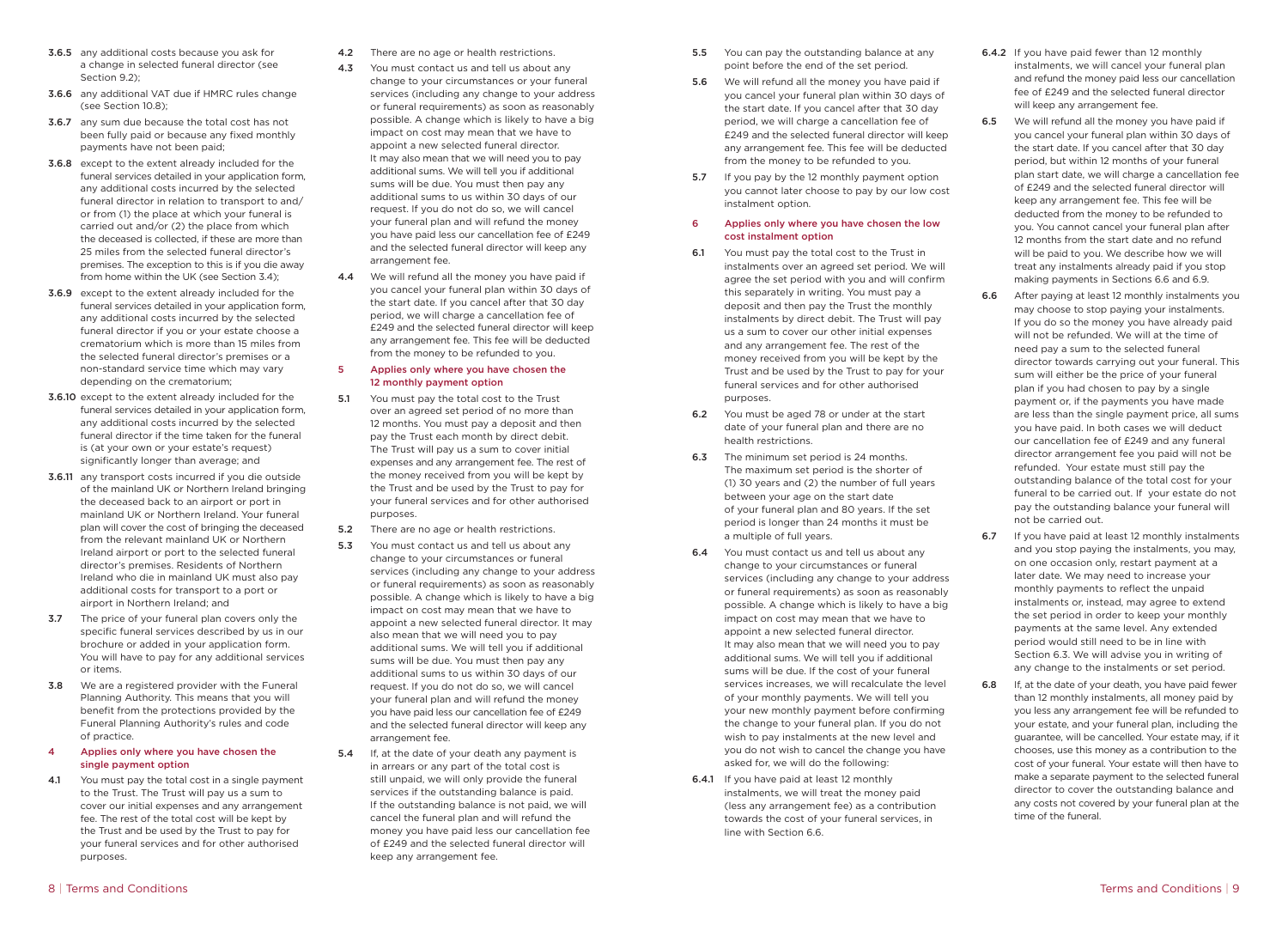- 6.9 If, at the date of your death, you have paid more than 12 monthly instalments but the total cost has not been paid in full, we will at the time of need pay a sum to the selected funeral director towards carrying out your funeral. This sum will either be the price of your funeral plan if you had chosen to pay by a single payment or, if the payments you have made are less than the single payment price, all sums you have paid. In both cases we will deduct our cancellation fee of £249 and any funeral director arrangement fee you paid will not be refunded. Your estate must still pay the outstanding balance of the total cost for your funeral to be carried out If your estate do not pay the outstanding balance your funeral will not be carried out.
- 6.10 You can pay the outstanding balance at any point before the end of the set period.
- 6.11 If you pay by the low cost instalment option you cannot later choose to pay by our 12 monthly payment option.

#### 7 Applies only where you have chosen the fixed monthly payment option

- 7.1 The fixed monthly payments you make will be used to buy a life assurance policy on your life with Phoenix Life Limited. Phoenix Life Limited is authorised by the Prudential Regulation Authority and regulated by the Financial Conduct Authority. All funeral services are arranged by us and will be provided by the selected funeral director. We will be the beneficiary of that policy, not you or your estate. The proceeds of the life assurance policy will belong to us. We will use the proceeds to pay for your funeral services. You (or any person paying for the funeral plan for you) will need to set up a direct debit in favour of Phoenix Life Limited who will collect the fixed monthly payments.
- 7.2 You must be aged between 50 and 80 and a UK resident at the start date of your funeral plan and there are no health restrictions.
- 7.3 You must contact us and tell us about any change to your circumstances or funeral services (including any change to your address or funeral requirements) as soon as reasonably possible. A change that is likely to have a big impact on cost may mean that (1) additional sums have to be paid to your existing selected funeral director at the time of your funeral to carry out your wishes, or that (2) we have to appoint a new selected funeral director and the guarantee given by the original selected funeral director will lapse. While we will make reasonable efforts to obtain a guarantee from the new selected funeral director, the new selected funeral director may also require additional sums at the time of your funeral to carry out your wishes. We will write to you and give you an estimate of any additional costs to
- 7.6 If you have paid less than 24 fixed monthly payments at the date of your death, the funeral services, including the guarantee, will not be available. Instead, provided that all the fixed monthly payments due at the date of death have been paid, we will pay a sum equal to 120% of the monthly payments actually paid to (1) the selected funeral director as a contribution towards your funeral costs, or (2) your estate, if confirmed in writing. If we pay the money to the selected funeral director, your estate will have to make a separate payment directly to the funeral director for all additional costs incurred in carrying out the funeral arrangements, as advised by the selected funeral director.
- 7.7 We will refund any money you have paid if you cancel your funeral plan within 30 days of the start date. If you cancel after that 30 day period, no refund will be made. Your funeral plan has no cash in value.

be paid to the existing or new selected funeral director. Your monthly payments will not change. The existing or new selected funeral director will treat the proceeds from the life assurance policy (see Section 7.1) as a contribution towards your funeral costs. Your estate will have to make a separate payment for any additional costs to the existing or new selected funeral director at the time of the funeral.

- 7.4 Except as stated in Section 7.3, you will not be able to make any changes to your funeral services before the funeral. Changes can be agreed with the selected funeral director at the time of your funeral. Any additional payment for these must be made directly to the selected funeral director without our involvement.
- 7.5 The fixed monthly payments and the date the direct debit is collected cannot be altered. The amount of the monthly payment depends on the funeral plan chosen by you, the options included within your funeral services and your age. The fixed monthly payment will be confirmed in writing once your application has been received and processed.
- 8.1 For all payment options, except the fixed monthly payment option, you can transfer the benefit of the funeral services to a nominated family member or friend who dies before you. Where you pay by the 12 monthly payment option or the low cost instalment option you can only transfer the benefit of the funeral services if the total cost has been paid.
- 8.2 Any change of arrangements (for example, due to a change of address for the nominated family member or friend leading to increased transportation costs) for funeral services following such a transfer may mean that we have to appoint a new selected funeral director. It may also mean that we will need you to pay additional sums. We will write and tell you if additional sums will be due. You must pay these additional sums. If these additional sums are not paid, the transfer cannot go ahead. The funeral services will automatically stay with you in line with the arrangements originally agreed.
- 8.3 Your funeral plan provides funeral services for you or your nominated family member or friend only.
- 8.4 If there is any dispute with family members or friends under this section, the funeral services benefits of your funeral plan will stay with you. We will not be responsible for resolving any such dispute.
- 9 Selected funeral director and your funeral arrangements
- 9.1 Appointment of selected funeral director We will appoint the selected funeral director as our subcontractor to provide the funeral services. The selected funeral director will provide the guarantee. We will use reasonable efforts to make sure that the selected funeral director provides the highest quality of service.

The first payment will be taken within 7 weeks of the start date of your funeral plan. You must keep making monthly payments until your 90th birthday or until your death, if sooner, when payments stop. Phoenix Life Limited will tell you if any monthly payments are not made on the due date(s). They will try to collect the outstanding amount. If they receive the money within 30 days of the due date, your funeral plan will be unaffected. If the outstanding amount is not received within 30 days, you will be sent a reminder. If the outstanding amount is not paid within 30 days, then we will cancel your funeral plan and you will not get any money back.

10.1 Your funeral plan cannot be cancelled after your death unless this is agreed with us. If any person wishes to have your funeral carried out by someone other than the selected funeral director, unless otherwise agreed by us, they must pay for such funeral arrangements themselves.

10.2 We may cancel your funeral plan where there is good reason and it is reasonable in the circumstances. Good reasons will include (but are not limited to) the following:

10.2.1 a conflict of interest arises:

10.3 In order to cancel our contract, you can contact us by any of the methods set out in Section 10.9. Your rights to cancel under Sections 4, 5, 6 and 7 are more favourable to you than the cancellation rights given to you under The Consumer Contracts (Information, Cancellation and Additional Charges) Regulations 2013. You therefore do not need to use the statutory cancellation rights available to you under these regulations. To exercise your right to cancel, you must inform us of your decision to cancel by a clear statement using any of the contact methods referred to in Section 10.9 (that is a phone call to us on 0800 833 800, an email or a letter sent by post). If you cancel by post, we recommend you obtain proof of postage. You may use the cancellation form which can be found in our key features document for your funeral plan. You do not need to give us any reason for cancelling but you can do so if you wish. All your statutory rights are unaffected.

#### 8 Transfer of funeral services to another person

#### 9.2 Change of selected funeral director

Unless you are paying by the fixed monthly payment option, you may contact us at any time prior to your death to request a different selected funeral director. We will use reasonable efforts to meet your request and will let you know if we are able to do so. You may have to pay an additional sum because of this change. We will notify you of this. You must pay these sums or we will cancel the funeral plan and refund the money paid less our cancellation fee of £249 and the selected funeral director will keep any arrangement fee unless, if you are paying by the low cost instalment option, Section 6.4.1 applies. We will have no liability to you if the change cannot reasonably be made. If it is not possible to appoint a different selected funeral director for any reason, or you do not pay any additional sums required, we will cancel your funeral plan and refund the money paid as described in Section 10.2.

9.3 We have the right to appoint a selected funeral director if (1) you do not appoint one. or (2) there is no selected funeral director appointed because of the operation of Section 9.2, or (3) there is any failure on the part of the selected funeral director appointed by you or by us (see Section 9.4).

#### 9.4 Provision of funeral services

We will make sure that the selected funeral director provides your funeral services in line with your funeral plan. In the event of failure by the selected funeral director, an alternative selected funeral director, chosen by us, will provide the same funeral services. Failure could include the selected funeral director ceasing to trade or refusing to provide the funeral services to our satisfaction and/or in line with payment and other arrangements in place between us and the selected funeral director.

#### 10A General cancellation provisions

10.2.2 you fail to provide us with adequate instructions; 10.2.3 you fail to pay any sums which are due by you as referred to in Sections 6.4, 6.8 and 9.2.

> If we cancel for such reasons we will write to you immediately to tell you. Without affecting your statutory rights, we will refund the money you have paid less our cancellation fee of £249 and the selected funeral director will keep any arrangement fee.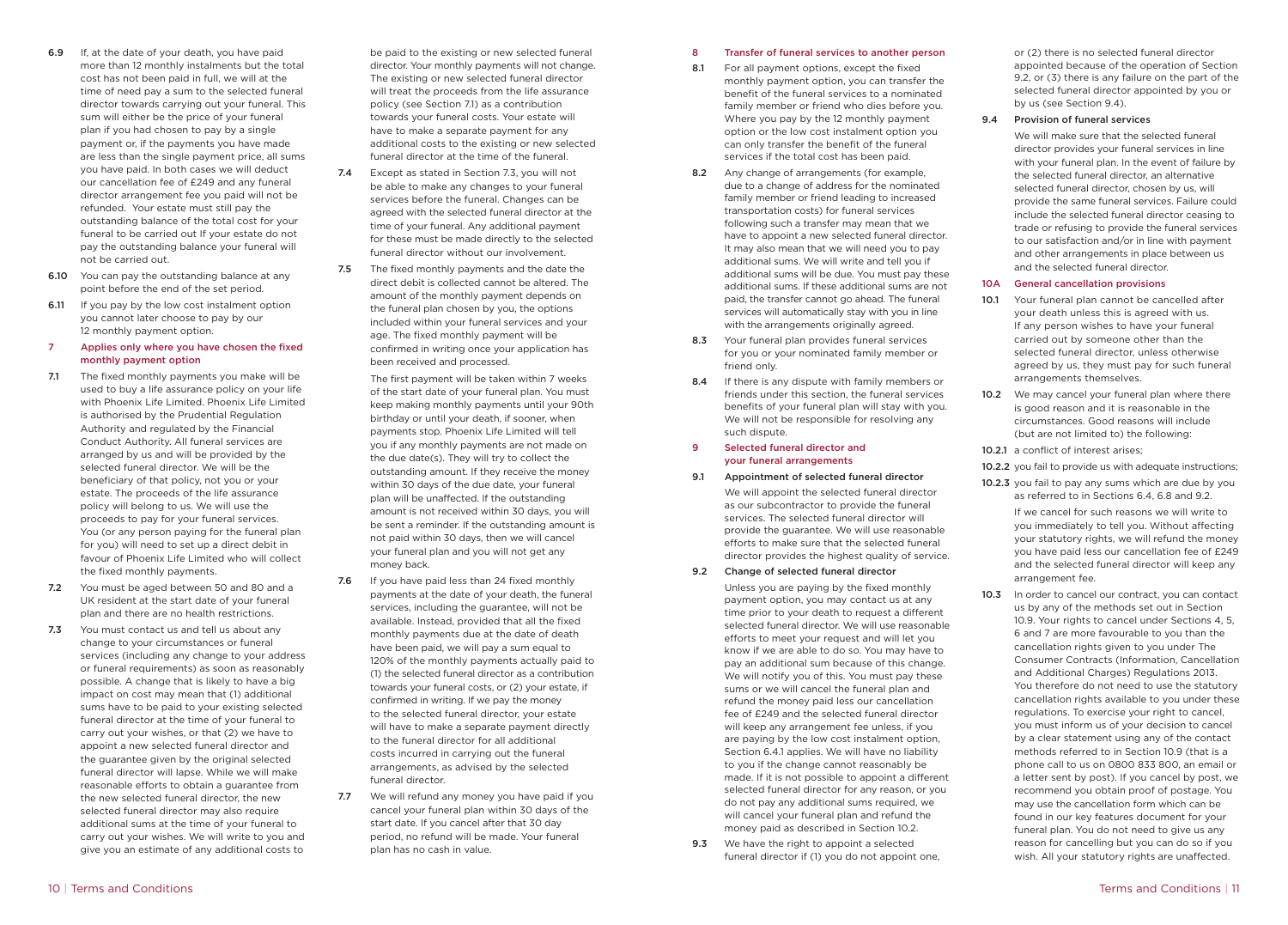10.4 All refunds made by us will be paid (1) to the person who made the original payment to us and (2) in line with the original method of payment.

#### 10B Other general provisions

#### 10.5 Instructions

- 10.5.1 We will communicate with and follow instructions from either you or your representative on all matters relating to your funeral services. References to you will therefore include references to your representative (instead of you) where appropriate. If there is any inconsistency between instructions given by you (or any person legally authorised to deal with your affairs) and by your representative in relation to the funeral services we will follow your instructions (or the instructions of any legally authorised persons).
- 10.5.2 Data protection laws tell us how we must look after personal information and how information can be shared. This means that if you nominate a family member to receive funeral services (see Section 8) we may not be able to provide information to you without that person's consent.

#### 10.6 Acceptance

We will tell you if we have accepted or rejected the application within 30 days of receiving your completed application form. Your funeral plan does not become effective until we have told you that we have accepted your application.

#### 10.7 Applicable Law

English law applies to your funeral plan unless you live in Scotland or Northern Ireland. If you live in Scotland, Scots law will apply. If you live in Northern Ireland, the law of Northern Ireland will apply.

#### 10.8 Value Added Tax (VAT)

No VAT has been added to any of the sums payable for your funeral services. If VAT rules or HM Revenue & Customs' practice or interpretation of VAT rules change, we may add VAT to any relevant sum that does not already include it. This will then be payable by you or your estate.

#### 10.9 Complaints

If you are not satisfied with any part of your funeral plan, you should first contact our Customer Services Team.

You can call us on: 0800 833 800

Or email us: contact@goldencharter.co.uk

Or write to us at:

Customer Service Team Golden Charter Canniesburn Gate 10 Canniesburn Drive Bearsden Glasgow G61 1BF

We will acknowledge your complaint within 7 working days of receiving it and will aim to resolve it within 20 working days of receiving it.

If you are not satisfied with the way we deal with your complaint, you can contact:

The Funeral Planning Authority

Tel: 0345 601 9619

Email: info@funeralplanningauthority.co.uk

#### 10.10 Document Retention

We only keep the originals of your application form and any other documents completed and/or signed by you relating to your funeral plan and services for a short period after we accept your application. We will scan all original documents and keep these scanned copies and destroy the originals. You agree that we can rely on the scanned documents rather than the originals.

#### 1 Guarantee

The selected funeral director unconditionally and irrevocably guarantees to (1) carry out your funeral services under your funeral plan and (2) not charge you and/or your estate any additional sums for doing so unless permitted by Sections 3.3 and 3.6 of the funeral plan terms and conditions. The selected funeral director agrees that this guarantee will be enforceable against the selected funeral director by any and all of us, you and/or your estate.

#### 2 Funeral services

Subject to such Sections 3.3 and 3.6 of the funeral plan terms and conditions, the selected funeral director undertakes that it will carry out your funeral services in accordance with the funeral plan terms and conditions and to the highest quality standards. The selected funeral director will comply with such procedures as we may intimate to it from time to time. The selected funeral director will indemnify both us and the Trust from all costs, claims, liabilities, losses or expenses (whether from or due to you and/or your estate or any other person) arising from its failure to comply in any respect with these funeral director terms and conditions.

#### 3 Payment

- 3.1 In consideration of the selected funeral director providing your funeral services, the selected funeral director will be entitled to payment from us as detailed in Sections 3.2 and 3.3 of the funeral director terms and conditions.
- 3.2 If agreed in advance with the selected funeral director, it will be entitled to the advance payment, which will become due after our acceptance of your funeral plan and be paid in accordance with such procedures, amount and timescales as we intimate. The advance payment must be repaid by the selected funeral director immediately on our demand if (for any reason) the selected funeral director does not subsequently provide your funeral services.
- 3.3 Upon completion of your funeral services the selected funeral director will be entitled to payment from us and should invoice us for (1) where payment has been made by any of the single payment or the 12 monthly payment or the low cost instalment options, the adjusted amount or (2) where payment has been made by the fixed monthly payment option, the sum we intimate for the relevant funeral plan as at the date of your death. The level of those sums may depend on the selected funeral director's status with us at the relevant time and other factors. Invoices for the sum referred to in this Section 3.3 should be issued upon completion of your funeral services.

3.4 The selected funeral director will have no recourse against us or the Trust in the event that the total of the sums detailed in Sections 3.2 and 3.3 of the funeral director terms and conditions is lower than any indicative figure we have previously provided. The selected funeral director will have no recourse against you and/or your estate except to the limited extent detailed in Sections 3.3 and 3.6 of the funeral plan terms and conditions. The selected funeral director will only be entitled to obtain reimbursement for any third party costs where permitted under Section 3.6 of the funeral plan terms and conditions.

#### 4 Change of funeral director

In the event of a change of selected funeral director, the existing selected funeral director agrees to cooperate fully with us and the new selected funeral director in the transfer of the funeral plan for your benefit and peace of mind. The existing selected funeral director also agrees that we may provide all information we regard appropriate regarding the funeral plan to the new selected funeral director.

#### 5 Data protection

The selected funeral director undertakes to process your personal data (and that of any representative or other person whose data is obtained and held in connection with your funeral plan) only in accordance with: (1) our data protection and privacy policies as intimated by us from time to time (2) any data processing agreement entered into between us and the selected funeral director and (3) all applicable laws. The selected funeral director will take appropriate technical and organisational measures against the unauthorised or unlawful processing of your personal data and against the accidental loss or destruction of, or damage to, your personal data.

#### 6 Definitions

Definitions are contained in the funeral plan terms and conditions as current from time to time. In addition, the following definition applies specifically to these funeral director terms and conditions:

"adjusted amount" means the sum of the funeral director's costs (but excluding any arrangement fee already paid) plus the allowance for third party costs (as detailed in your application form) adjusted at the date of your death to reflect the Trust growth factor less any balance paid direct to the selected funeral director under Sections 6.4, 6.6 or 6.9 of the funeral plan terms and conditions;

"advance payment" means such amount (if any) as is specified by us and agreed with the selected funeral director as payable to them as advance payment for the expected completion of your funeral services including for initial work undertaken in arranging the funeral services and payable as detailed in Section 3.2 of the funeral director terms and conditions.

## Funeral director Terms and Conditions (2021)